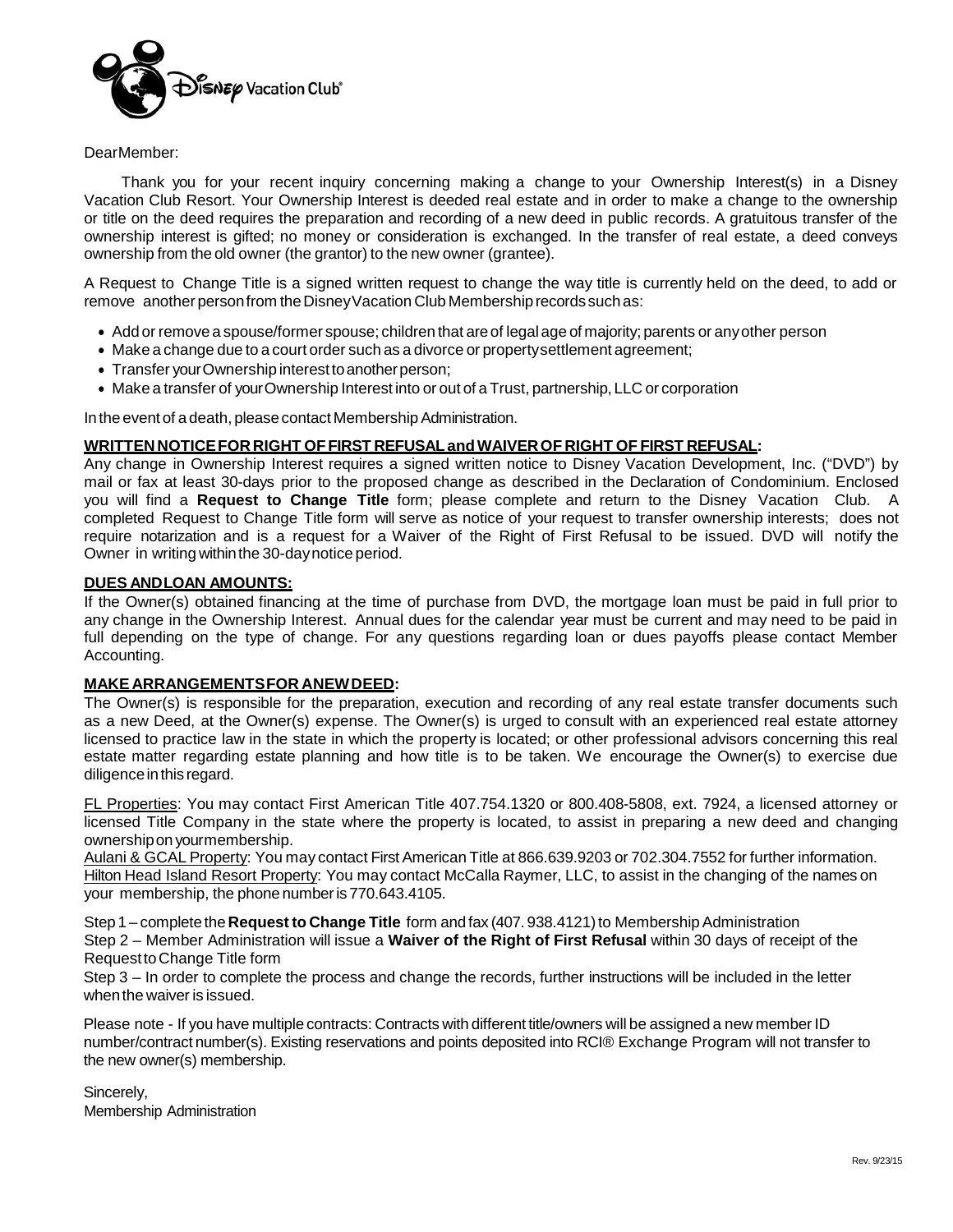# **REQUEST TO CHANGE TITLE**

A Request to Change Title is a signed written request to change the way title is currently held on the deed, to add or remove another person from your ownership interest in the Disney Vacation Club. This form does not change the records or the owners or title on the deed; it is a request for a Waiver of the Right of First Refusal to be issued.

NameofRequestingMember(s):

| Address:                                                                                    |                                                                                                                                                                                                            |  |  |  |  |  |  |
|---------------------------------------------------------------------------------------------|------------------------------------------------------------------------------------------------------------------------------------------------------------------------------------------------------------|--|--|--|--|--|--|
| Telephone:                                                                                  | <u> 1989 - Johann Stoff, deutscher Stoffen und der Stoffen und der Stoffen und der Stoffen und der Stoffen und der</u>                                                                                     |  |  |  |  |  |  |
| MemberNumber:                                                                               | <u> 1980 - Johann Barn, mars ann an t-Amhain Aonaich an t-Aonaich an t-Aonaich ann an t-Aonaich ann an t-Aonaich</u>                                                                                       |  |  |  |  |  |  |
| (a copy of the Waiver will also be sent to you):                                            | Optional: To send the original waiver to your closing agent who is the person or entity preparing the new deed                                                                                             |  |  |  |  |  |  |
| Agentname:<br>Agentaddress:                                                                 |                                                                                                                                                                                                            |  |  |  |  |  |  |
| Note: If the agent information is left blank the waiver will be sent to the owner directly. |                                                                                                                                                                                                            |  |  |  |  |  |  |
| You must list the specific contract number for the property to be transferred:              |                                                                                                                                                                                                            |  |  |  |  |  |  |
| Property1: Contract Number: and Resort Name                                                 |                                                                                                                                                                                                            |  |  |  |  |  |  |
| Property 2: Contract Number: and Resort Name                                                | (Name of DVC Property)                                                                                                                                                                                     |  |  |  |  |  |  |
| Property 3: Contract Number: and Resort Name                                                | (Name of DVC Property)                                                                                                                                                                                     |  |  |  |  |  |  |
| Property4: Contract Number: and Resort Name                                                 | (Name of DVC Property)                                                                                                                                                                                     |  |  |  |  |  |  |
|                                                                                             | (Name of DVC Property)                                                                                                                                                                                     |  |  |  |  |  |  |
|                                                                                             | I/We as the Owner(s) of the above referenced ownership interest hereby notify Disney Vacation<br>Development, Inc. that I/we am/are transferring without consideration (gratuitous) the above contract(s): |  |  |  |  |  |  |
| From:                                                                                       |                                                                                                                                                                                                            |  |  |  |  |  |  |
| (ownership as currently held)                                                               |                                                                                                                                                                                                            |  |  |  |  |  |  |
| To:                                                                                         | (Include current owner name(s) if remaining on the deed; and list legal name(s) as it will appear on the new deed)                                                                                         |  |  |  |  |  |  |
|                                                                                             |                                                                                                                                                                                                            |  |  |  |  |  |  |

Member signature (only one Member signature required)

Print name

Mail or fax to: Disney Vacation Development, Inc. Membership Administration 1390 Celebration Blvd. Celebration,FL34747 Fax: 407.938.4121 Email: [wdw.dvc.member.administration@disney.com](mailto:wdw.dvc.member.administration@disney.com)